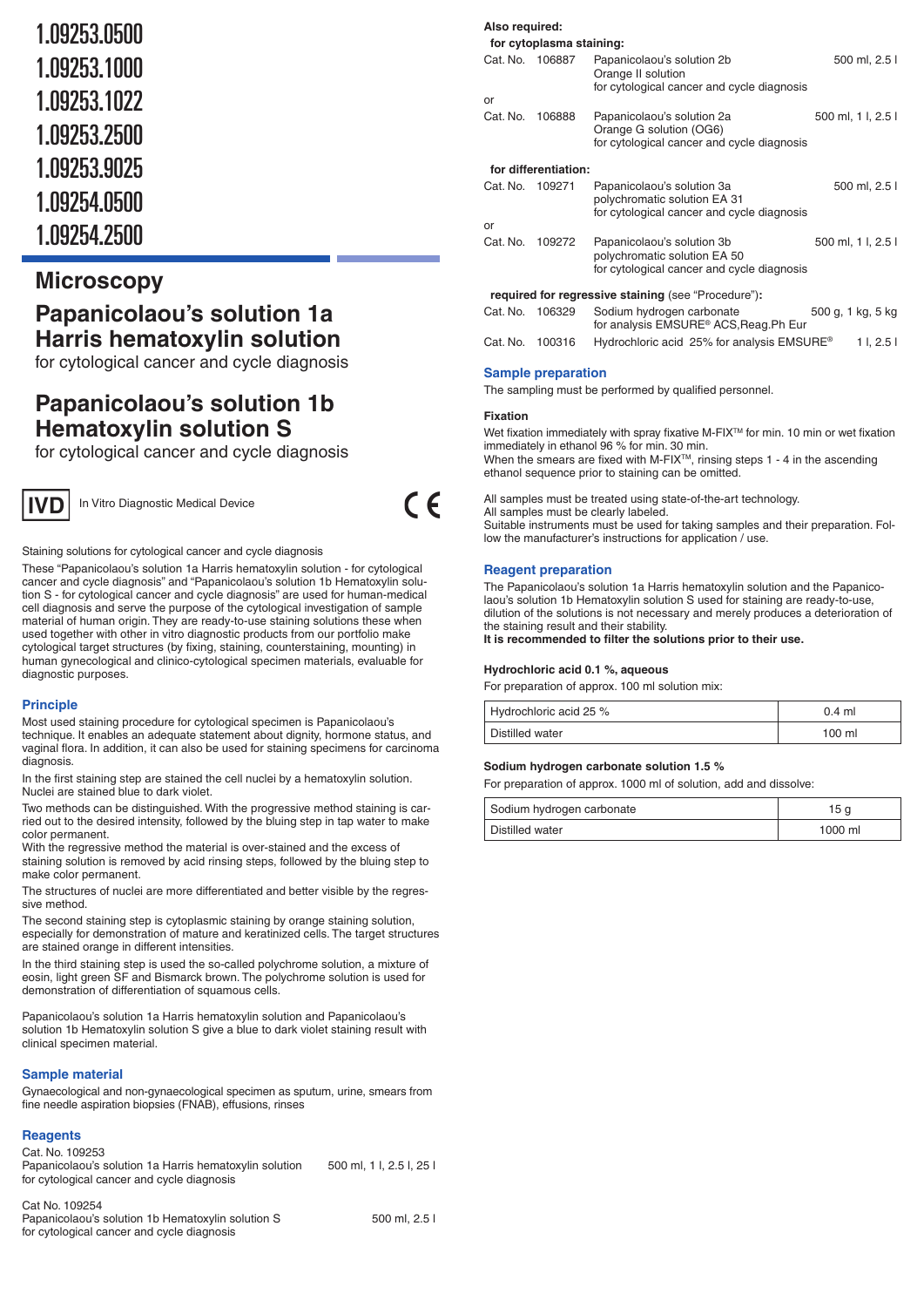## **Procedure Progressive staining**

#### **Staining in the staining cell**

The slides must be immersed and moved briefly in the solutions, simple immersion alone yields inadequate staining results.

The slides should be allowed to drip off well after the individual staining steps, as a measure to avoid any unnecessary cross-contamination of solutions. The stated times should be adhered to to guarantee an optimal staining result.

| Slide with fixed smear                                                                                                           |                   |  |
|----------------------------------------------------------------------------------------------------------------------------------|-------------------|--|
| Ethanol 96 %*                                                                                                                    | 10 sec            |  |
| Ethanol 80 %*                                                                                                                    | 10 <sub>sec</sub> |  |
| Ethanol 70 %*                                                                                                                    | 10 sec            |  |
| Ethanol 50 %*                                                                                                                    | 10 <sub>sec</sub> |  |
| Distilled water                                                                                                                  | 20 sec            |  |
| Papanicolaou's solution 1a Harris hematoxylin solution<br>or<br>Papanicolaou's solution 1b Hematoxylin solution S                | 3 min             |  |
| Running tap water                                                                                                                | 3 min             |  |
| Ethanol 70 %                                                                                                                     | 30 <sub>sec</sub> |  |
| Ethanol 80 %                                                                                                                     | 30 sec            |  |
| Ethanol 96 %                                                                                                                     | 30 sec            |  |
| Papanicolaou's solution 2a Orange G solution<br>or<br>Papanicolaou's solution 2b Orange II solution                              | 3 min             |  |
| Ethanol 96 %                                                                                                                     | 30 sec            |  |
| Ethanol 96 %                                                                                                                     | 30 sec            |  |
| Papanicolaou's solution 3a polychromatic solution EA 31<br>or<br>Papanicolaou's solution 3b polychromatic solution EA 50         | 3 min             |  |
| Ethanol 96 %                                                                                                                     | 30 sec            |  |
| Ethanol 96 %                                                                                                                     | 30 sec            |  |
| Ethanol 100 %                                                                                                                    | 5 min             |  |
| Mixture consisting of: Ethanol 100 % + Neo-Clear <sup>®</sup> or<br>xylene $(1 + 1)$                                             | 2 min             |  |
| Clarify with Neo-Clear <sup>®</sup> or xylene.                                                                                   | 5 min             |  |
| Clarify with Neo-Clear <sup>®</sup> or xylene.                                                                                   | 5 min             |  |
| Mount the Neo-Clear®-wet slides with Neo-Mount® or the xylene-wet slides<br>with e.g. Entellan <sup>®</sup> new and cover glass. |                   |  |

\* These steps can be omitted when smears are fixed with M-FIX<sup>TM</sup>.

After dehydration (ascending alcohol series) and clarification with xylene or Neo-Clear®, cytological samples can be mounted with water-free mounting agents (e. g. Entellan® new, DPX new, or Neo-Mount®) and a cover glass and and can then be stored.

The use of immersion oil is recommended for the analysis of stained slides with a microscopic magnification >40x.

#### **Regressive staining**

#### **Staining in the staining cell**

The slides must be immersed and moved briefly in the solutions, simple immersion alone yields inadequate staining results.

The slides should be allowed to drip off well after the individual staining steps, as a measure to avoid any unnecessary cross-contamination of solutions. The stated times should be adhered to to guarantee an optimal staining result.

| Slide with fixed smear                                                                                                   |        |  |
|--------------------------------------------------------------------------------------------------------------------------|--------|--|
| Ethanol 96 %*                                                                                                            | 10 sec |  |
| Ethanol 80 %*                                                                                                            | 10 sec |  |
| Ethanol 70 %*                                                                                                            | 10 sec |  |
| Ethanol 50 %*                                                                                                            | 10 sec |  |
| Distilled water                                                                                                          | 10 sec |  |
| Papanicolaou's solution 1a Harris hematoxylin solution<br>or                                                             | 6 min  |  |
| Papanicolaou's solution 1b Hematoxylin solution S                                                                        | 5 min  |  |
| Distilled water                                                                                                          | 10 sec |  |
| Hydrochloric acid 0.1%, aqueous                                                                                          | 10 sec |  |
| Distilled water                                                                                                          | 10 sec |  |
| Sodium hydrogen carbonate solution 1.5 %                                                                                 | 1 min  |  |
| Running tap water                                                                                                        | 3 min  |  |
| Ethanol 70 %                                                                                                             | 30 sec |  |
| Ethanol 80 %                                                                                                             | 30 sec |  |
| Ethanol 96 %                                                                                                             | 30 sec |  |
| Papanicolaou's solution 2a Orange G solution<br>or                                                                       | 3 min  |  |
| Papanicolaou's solution 2b Orange II solution                                                                            |        |  |
| Ethanol 96 %                                                                                                             | 30 sec |  |
| Ethanol 96 %                                                                                                             | 30 sec |  |
| Papanicolaou's solution 3a polychromatic solution EA 31<br>or<br>Papanicolaou's solution 3b polychromatic solution EA 50 | 3 min  |  |
| Ethanol 96 %                                                                                                             | 30 sec |  |
| Ethanol 96 %                                                                                                             | 30 sec |  |
| Ethanol 100 %                                                                                                            | 5 min  |  |
| Mixture consisting of: Ethanol 100 % + Neo-Clear <sup>®</sup> or<br>xylene $(1 + 1)$                                     | 2 min  |  |
| Clarify with Neo-Clear <sup>®</sup> or xylene.                                                                           | 5 min  |  |
| Clarify with Neo-Clear <sup>®</sup> or xylene.                                                                           | 5 min  |  |
| Mount the Neo-Clear®-wet slides with Neo-Mount® or the xylene-wet slides<br>with e.g. Entellan® new and cover glass.     |        |  |

\* These steps can be omitted when smears are fixed with M-FIX<sup>TM</sup>.

After dehydration (ascending alcohol series) and clarification with xylene or Neo-Clear®, cytological samples can be mounted with water-free mounting agents (e. g. Entellan® new, DPX new, or Neo-Mount®) and a cover glass and and can then be stored.

The use of immersion oil is recommended for the analysis of stained slides with a microscopic magnification >40x.

#### **Result**

| Staining with                                                                      | 3a / EA 31                                 | 3b / EA 50                        |
|------------------------------------------------------------------------------------|--------------------------------------------|-----------------------------------|
| Cytoplasm<br>cyanophilic (basophilic)<br>eosinophilic (acidophilic)<br>keratinized | blue-green to green<br>pink<br>pink-orange | blue-green<br>pink<br>pink-orange |
| Erythrocytes                                                                       | red                                        |                                   |
| <b>Cell nuclei</b>                                                                 | blue to dark violet                        |                                   |
| Microorganisms                                                                     | grey-blue                                  |                                   |
| Trichomonas                                                                        | grey-green                                 |                                   |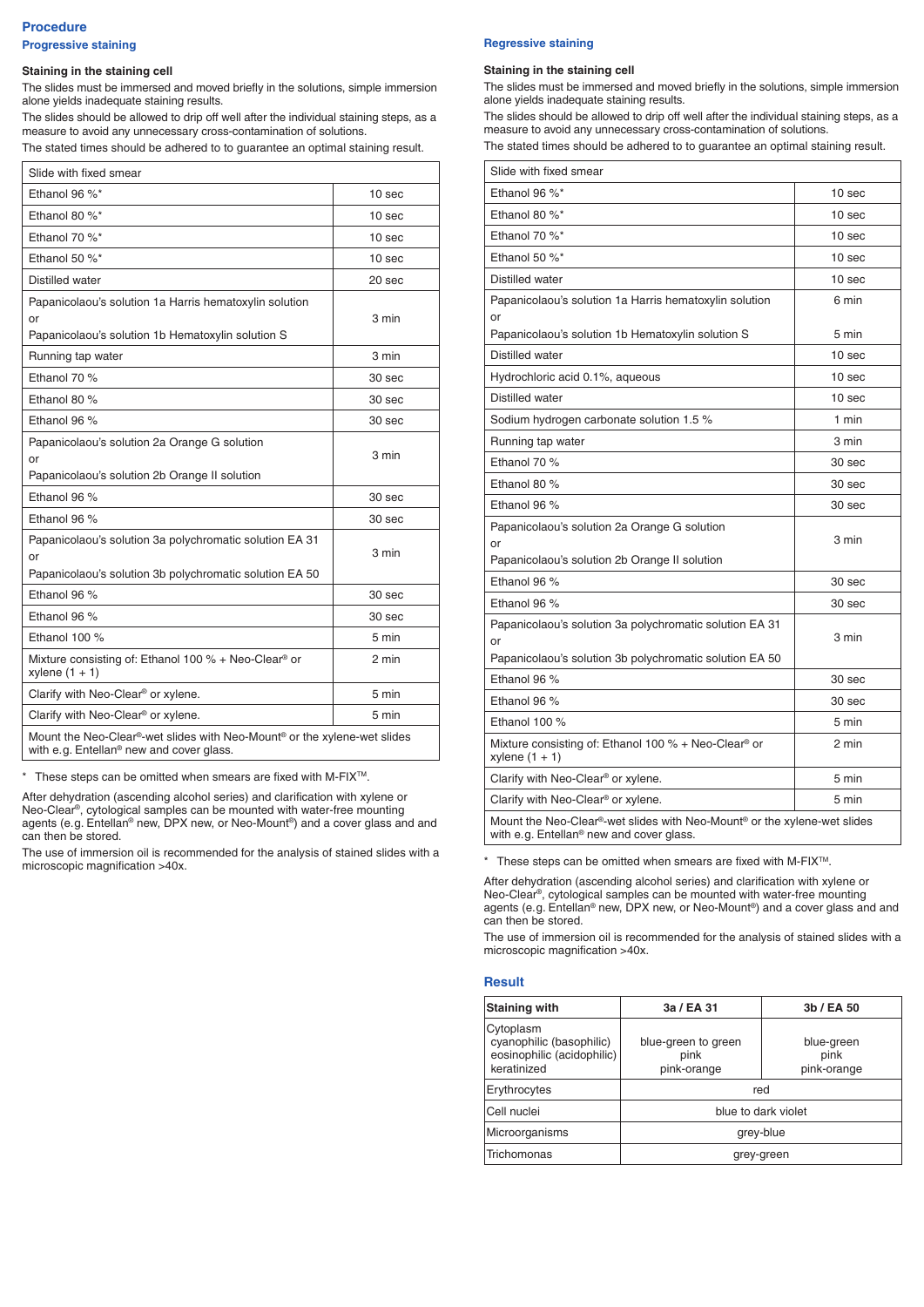#### **Technical notes**

The microscope used should meet the requirements of a medical diagnostic laboratory.

When using automatic staining systems, please follow the instructions for use supplied by the supplier of the system and software. Remove surplus immersion oil before filing.

#### **Diagnostics**

Diagnoses are to be made only by authorized and trained personnel. Valid nomenclatures must be used.

Further tests must be selected and implemented according to recognized methods. Suitable controls should be conducted with each application in order to avoid an incorrect result.

#### **Storage**

Store the Papanicolaou's solution 1a Harris hematoxylin solution - for cytological cancer and cycle diagnosis and the Papanicolaou's solution 1b Hematoxylin solution S - for cytological cancer and cycle diagnosis at +15 °C to +25 °C.

Dye precipitation in the staining solutions might occur with storing temperatures below +15 °C. In that case the bottles should be put into a water bath of approx. 60 °C for 2 - 3 hours. The solutions should be filtered before use.

#### **Shelf-life**

The Papanicolaou's solution 1a Harris hematoxylin solution - for cytological cancer and cycle diagnosis and the Papanicolaou's solution 1b Hematoxylin solution S - for cytological cancer and cycle diagnosis can be used until the stated expiry date.

After first opening of the bottle, the contents can be used up to the stated expiry date when stored at +15 °C to +25 °C.

The bottles must be kept tightly closed at all times.

Avoid exposure to heat.

#### **Capacity**

109253 Papanicolaou's solution 1a Harris hematoxylin solution 1500 - 2500 stainings / 500 ml

109254 Papanicolaou's solution 1b Hematoxylin solution S 1500 - 2500 stainings / 500 ml

106888 Papanicolaou's solution 2a Orange G solution) 1500 - 2000 stainings / 500 ml

106887 Papanicolaou's solution 2b Orange II solution 1500 - 2000 stainings / 500 ml

109271 Papanicolaou's solution 3a polychromatic solution EA 31 1500 - 2000 stainings / 500 ml

109272 Papanicolaou's solution 3b polychromatic solution EA 50 1500 - 2000 stainings / 500 ml

### **Additional instructions**

#### **For professional use only.**

In order to avoid errors, the application must be carried out by qualified personnel only.

National guidelines for work safety and quality assurance must be followed. Microscopes equipped according to the standard must be used. If necessary use a standard centrifuge suitable for medical diagnostic laboratory.

#### **Protection against infection**

Effective measures must be taken to protect against infection in line with laboratory guidelines.

#### **Instructions for disposal**

The package must be disposed of in accordance with the current disposal guidelines.

Used solutions and solutions that are past their shelf-life must be disposed of as special waste in accordance with local guidelines. Information on disposal can be obtained under the Quick Link "Hints for Disposal of Microscopy Products" at www.microscopy-products.com. Within the EU the currently applicable REGULATION (EC) No 1272/2008 on classification, labelling and packaging of substances and mixtures, amending and repealing. Directives 67/548/EEC and 1999/45/EC, and amending Regulation (EC) No 1907/2006 applies.

#### **Auxiliary reagents**

| Cat. No. | 100316 | Hydrochloric acid 25%<br>for analysis EMSURE <sup>®</sup>                                                | 11, 2.51                                     |
|----------|--------|----------------------------------------------------------------------------------------------------------|----------------------------------------------|
| Cat. No. | 100579 | DPX new<br>non-aqueous mounting medium<br>for microscopy                                                 | 500 ml                                       |
| Cat. No. | 100974 | Ethanol denatured with about 1 %<br>methyl ethyl ketone<br>for analysis EMSURE®                          | 11, 2.51                                     |
| Cat. No. | 103981 | M-FIX <sup>™</sup> spray fixative<br>for cytodiagnosis                                                   | 100 ml, $11$                                 |
| Cat. No. | 104699 | Immersion oil<br>for microscopy                                                                          | 100-ml dropping<br>bottle, 100 ml,<br>500 ml |
| Cat. No. | 105175 | Hematoxylin solution modified acc. to Gill II<br>for microscopy                                          | 500 ml, 2.5 l                                |
| Cat. No. | 106329 | Sodium hydrogen carbonate<br>for analysis EMSURE® ACS, Reag. Ph Eur                                      | 500 g, 1 kg, 5 kg                            |
| Cat. No. | 106887 | Papanicolaou's solution 2b<br>Orange II solution<br>for cytological cancer and cycle diagnosis           | 500 ml, 2.5 l                                |
| Cat. No. | 106888 | Papanicolaou's solution 2a<br>Orange G solution (OG6)<br>for cytological cancer and cycle diagnosis      | 500 ml, 1 l, 2.5 l                           |
| Cat. No. | 107961 | Entellan <sup>®</sup> new<br>rapid mounting medium<br>for microscopy                                     | 100 ml, 500 ml,<br>1                         |
| Cat. No. | 108298 | Xylene (isomeric mixture)<br>for histology                                                               | 4                                            |
| Cat. No. | 109016 | Neo-Mount <sup>®</sup><br>anhydrous mounting medium<br>for microscopy                                    | 100-ml dropping<br>bottle, 500 ml            |
| Cat. No. | 109271 | Papanicolaou's solution 3a<br>polychromatic solution EA 31<br>for cytological cancer and cycle diagnosis | 500 ml, 2.5 l                                |
| Cat. No. | 109272 | Papanicolaou's solution 3b<br>polychromatic solution EA 50<br>for cytological cancer and cycle diagnosis | 500 ml, 1 l, 2.5 l                           |
| Cat. No. | 109843 | Neo-Clear <sup>®</sup> (xylene substitute)<br>for microscopy                                             | 51                                           |

#### **Hazard classification**

Cat. No. 109253

Cat. No. 109254

Please observe the hazard classification printed on the label and the information given in the safety data sheet. The safety data sheet is available on the website and on request.

#### **Main components of the products**

| Cat. No. 109253                                                                          |           |
|------------------------------------------------------------------------------------------|-----------|
| C.I. 75290                                                                               | $5.3$ g/l |
| $\mathsf{Al}_2(\mathsf{SO}_4)_{\scriptscriptstyle{3}} \times 18\;\mathsf{H}_2\mathsf{O}$ | 67 g/l    |
| $11 = 1.04$ kg                                                                           |           |
| Cat. No. 109254                                                                          |           |
| C.I. 75290                                                                               | $6.0$ g/l |
| $\mathsf{Al}_2(\mathsf{SO}_4)_{\scriptscriptstyle{3}} \times 18\;\mathsf{H}_2\mathsf{O}$ | 42 g/l    |
| $C_6H_8O_7$ x $H_2O$                                                                     | $1.3$ g/l |
| $11 = 1.05$ kg                                                                           |           |

## **Other IVD products**

| Cat. No. | 105174 | Hematoxylin solution modified acc. to Gill III<br>for microscopy                                         | 500 ml, 1 l, 2.5            |
|----------|--------|----------------------------------------------------------------------------------------------------------|-----------------------------|
| Cat. No. | 109204 | Giemsa's azur eosin methylene blue<br>solution<br>for microscopy                                         | 100 ml, 500 ml,<br>11, 2.51 |
| Cat. No. | 109269 | Papanicolaou's solution 3d<br>polychromatic solution EA 65<br>for cytological cancer and cycle diagnosis | 100 ml, 2.5 l               |
| Cat. No. | 109270 | Papanicolaou's solution 3c<br>polychromatic solution EA 65<br>for cytological cancer and cycle diagnosis | 100 ml                      |
| Cat. No. | 109275 | Shorr staining solution<br>for hormonal cytodiagnosis                                                    | 500 ml                      |
| Cat. No. | 111661 | Hemacolor <sup>®</sup> Rapid staining of blood smear<br>staining set for microscopy                      | 1 set                       |
| Cat. No. | 115355 | CYTOCOLOR <sup>®</sup><br>Cytological standard stain acc. to Szczepanik<br>for microscopy                | 6x 500 ml                   |